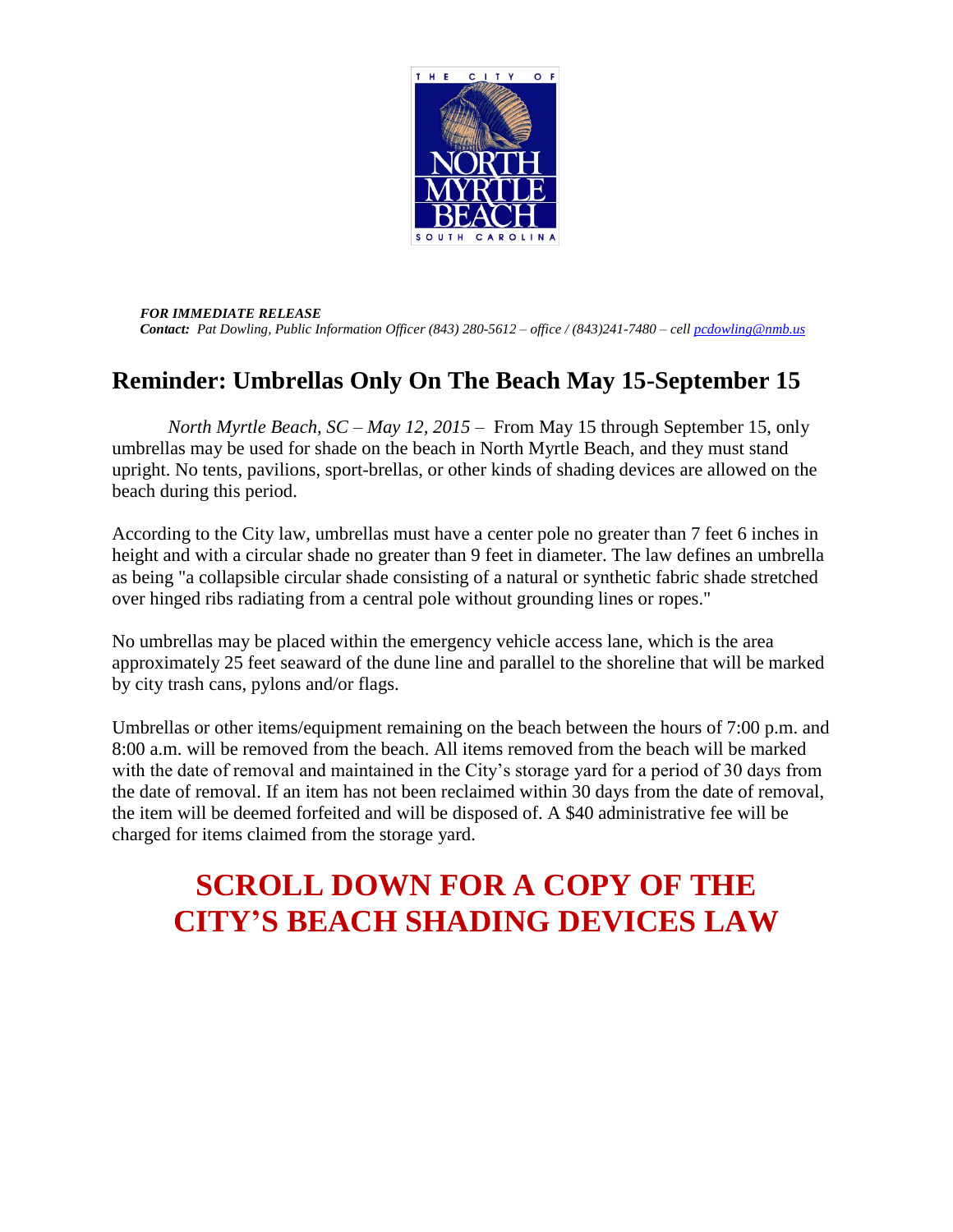## **AN ORDINANCE OF THE CITY OF NORTH MYRTLE BEACH TO AMEND SECTION 5-24 OF THE CODE TO PROHIBIT THE USE OF BEACH TENTS AND SIMILAR SHADING DEVICES ON THE CITY'S BEACHES FROM MAY 15 THROUGH SEPTEMBER 15**

**Whereas**, the City of North Myrtle Beach welcomes approximately 100,000 visitors daily to the City's beach during the summer months, and

**Whereas**, prior to the early 2000's, visitors and residents who enjoyed the City's beach during the spring and summer months primarily used beach umbrellas for shade from the sun; and

**Whereas**, over the last several years, the use of beach tents as a method of providing shade from the sun has proliferated; and

**Whereas**, beach-goers often lash beach tents together and or place the beach tents in close proximity to surrounding beach tents which results in obstructions to the City's public safety personnel and their vehicles/equipment when emergency circumstances dictate that public safety personnel quickly reach swimmers in distress and/or beach-goers experiencing an emergency medical crisis; and

**Whereas**, the proliferation of beach tents has also created a visual obstruction for public safety personnel and hinders public safety personnel from visually identifying swimmers or beach-goers who may be in distress and in need of assistance and/or emergency, life-saving services; and

**Whereas,** for the health, safety and welfare of the residents and visitors of the City of North Myrtle Beach, City Council shall prohibit the use of beach tents and similar shading devices on the City's beach from May 15-September 15 annually.

## **NOW THEREFORE, BE IT ODAINED BY THE MAYOR AND COUNCIL FOR THE CITY OF NORTH MYRLTE BEACH SOUTH CAROLINA THAT SECTION 5-24 OF THE CODE BE AMENDED AS FOLLOWS:**

5-24. Placing Obstructions on the Beach.

- (a) Hours: Except for municipal beach service equipment or equipment authorized by franchise agreement, it shall be unlawful between the hours of 7:00 p.m. and 8:00 a.m. for any person to place upon, set upon or leave upon the beach any equipment or other items, including but not limited to beach umbrellas or other shading devices, surfboards, floats, life rafts, volleyball nets, etc.
- **(b) Placement of shading devices on the beach from May 15 through September 15: Other than umbrellas with a center pole no greater than seven feet six inches (7 feet 6 inches) in height and with a circular shade no greater than nine feet (9 feet) in diameter, all shading devices, including but not limited to tents, tarps, cabanas, pavilions, sports-brellas or devices similar to sports-brellas, or any material mounted on supports are prohibited from being placed on the beach from May 15 through September 15. An umbrella is defined as a collapsible circular shade consisting of a natural or synthetic fabric shade stretched over hinged ribs radiating from a central pole without grounding lines or ropes.**